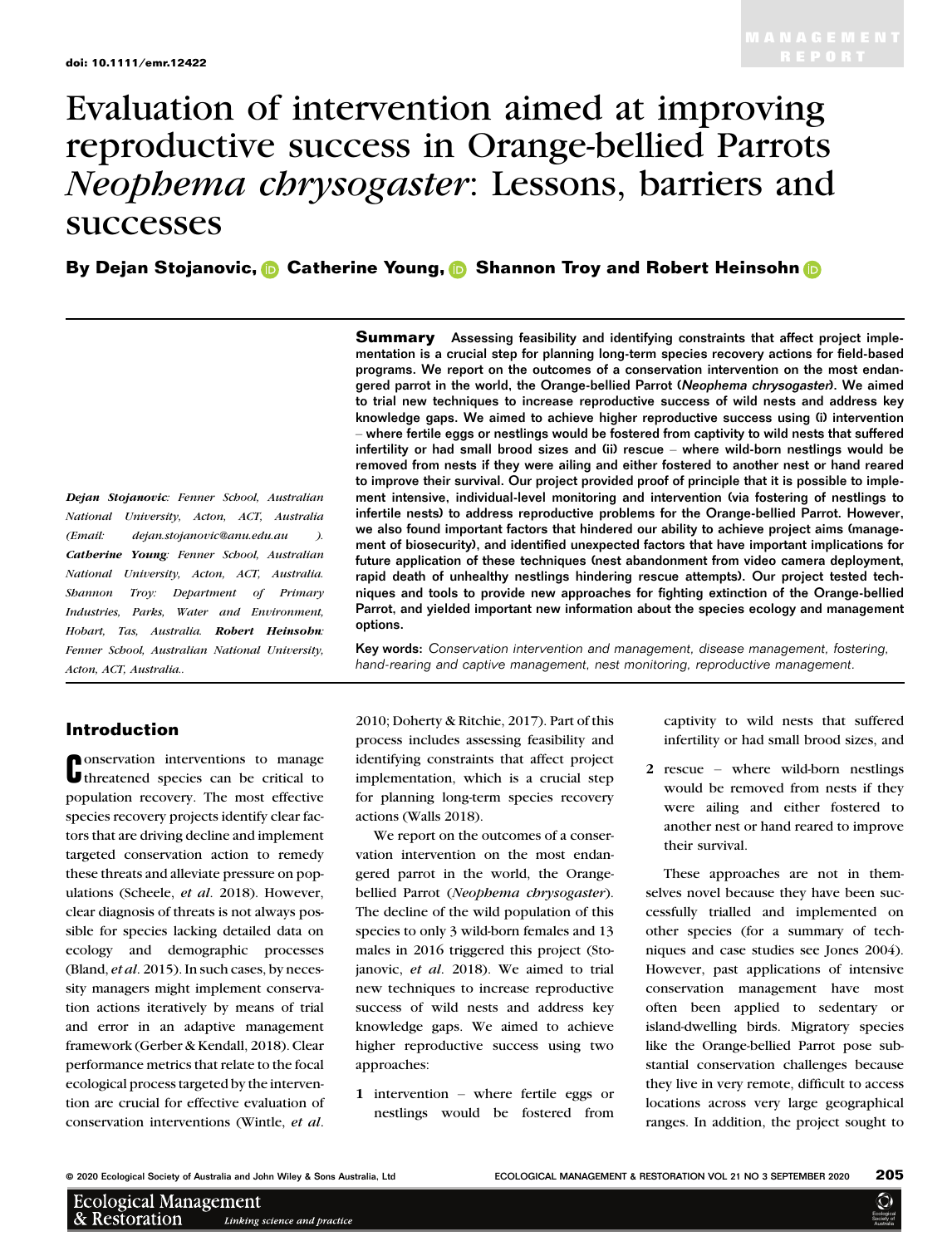trial video monitoring as an approach to increase the resolution of nest monitoring and improve capacity to achieve intervention and rescue. These aims were undertaken in context of ongoing complementary work on Orange-bellied Parrots by the Tasmanian Government and their collaborators in the species recovery team (Department of Environment Land Water & Planning 2016; Troy & Hehn, 2019). Here, we summarize the aims, rationale, methods and results of the conservation interventions we trialled. We also explain barriers to success and limitations of our approach, in the hope that these factors can help inform other similar projects on threatened species.

## **Methods**

The project ran between September 2016 and June 2019, spanning three field seasons overlapping the Orange-bellied Parrot breeding season (Sep – Mar). We present our aims, monitoring approaches and evaluation criteria based on the Australian Government Monitoring Evaluation Reporting and Improvement Tool (MERIT:



Figure 1. This Orange-bellied Parrot nestling was identified as underweight using a body condition index developed during this project and was rescued by fostering to another nest. This intervention resulted in a 12.1 g improvement of body condition, and the nestling survived to fledge.

[https://fieldcapture.ala.org.au/;jsessionid=](https://fieldcapture.ala.org.au/;jsessionid=FE76A594F6E3D265018D76D295501F88) [FE76A594F6E3D265018D76D295501F88](https://fieldcapture.ala.org.au/;jsessionid=FE76A594F6E3D265018D76D295501F88)) because this approach is widely utilized for evaluating on-ground environmental projects in Australia. Project outcomes and monitoring indicators are presented in Table 1. Nest boxes were checked either manually by climbing trees or by reviewing recordings from video cameras (model HK101182w [www.handycam.c](http://www.handycam.com) [om](http://www.handycam.com)) mounted inside or on the outside of boxes (external cameras were Reconyx Hyperfire HC600). We checked egg fertility by candling eggs using a small flashlight. We monitored nestling condition (for the rescue component of the work) using the approach described by Stojanovic et al. (2020) for estimating body condition. We tested all captive animals selected for use as donors of eggs or nestlings for Psittacine beak and feather disease virus (BFDV) from blood samples (Troy & Kuechler 2018).

#### **Results**

Table 1 summarizes our findings against project objectives. We also identify key barriers, lessons, costs and benefits for each method used in the project in Table 1. Below we summarize our evaluation of success against the project outcomes and monitoring indicators. In total, we monitored 53 nests (i.e. a census of all breeding events in the contemporary population), deployed video recorders inside 15 nest boxes, attempted intervention to correct egg infertility on 4 nests, rescued 5 nestlings either by fostering or hand-rearing (Fig. 1), and found ways to work around the challenges posed by the remoteness of the field sites (Fig. 2). Unfortunately, most nestlings fostered in the intervention component of the project died (only one of five nestlings survived to migrate), but these results were skewed by a disease outbreak unrelated to this project (Stojanovic, et al. 2018). Disease risk management was a major challenge during implementation of the project, and outbreaks of disease directly hindered our project objectives in 2 of 3 years. Based on our index of nestling body condition (Stojanovic, et al. 2020), we identified candidate nestlings for rescue. We also

evaluated the efficacy of nest competitor control (Stojanovic, et al. 2019).

On average per year, the project cost approximately \$20,000 AUD for travel to and from the field site, \$50,000 for personnel, \$5,600 for disease screening of captive birds for BFDV (comprising ~\$280 in tests per bird), plus capital expenditure (\$15,000 for video cameras, \$3,000 for purchase of additional nest boxes).

# **Discussion**

Our project provided proof of principal that it is possible to implement intensive, individual-level monitoring and intervention to address reproductive problems for the Orange-bellied Parrot. Other projects have applied similar efforts to other species (Jones 2004), but this is the first time these approaches have been attempted for the Orange-bellied Parrot. Our results are important because lessons around ways to improve management of threatened species typically go unpublished, and we hope to make 'reinventing the wheel' unnecessary for other projects seeking to deploy similar actions in remote field sites for difficult species like the Orange-bellied Parrot. We found and report important factors that hindered our ability to achieve project aims and identified unexpected factors (e.g. potential sensitivity of parrots to deployment of video cameras after nesting has begun) that have important implications for future application of these techniques. Based on the severity of the barriers, benefits and costs of each method, we discuss which elements of the project may be worth incorporating or excluding from future management efforts.

### Useful components (including caveats)

We provide proof of principle that nestling fostering to control brood sizes and correct infertility are methods that could improve reproductive success of the Orange-bellied Parrot. However, intervention by fostering is dependent on having donor captive nests that meet disease screening requirements (i.e. no evidence of BFDV) and logistic and timing constraints on the availability of donors of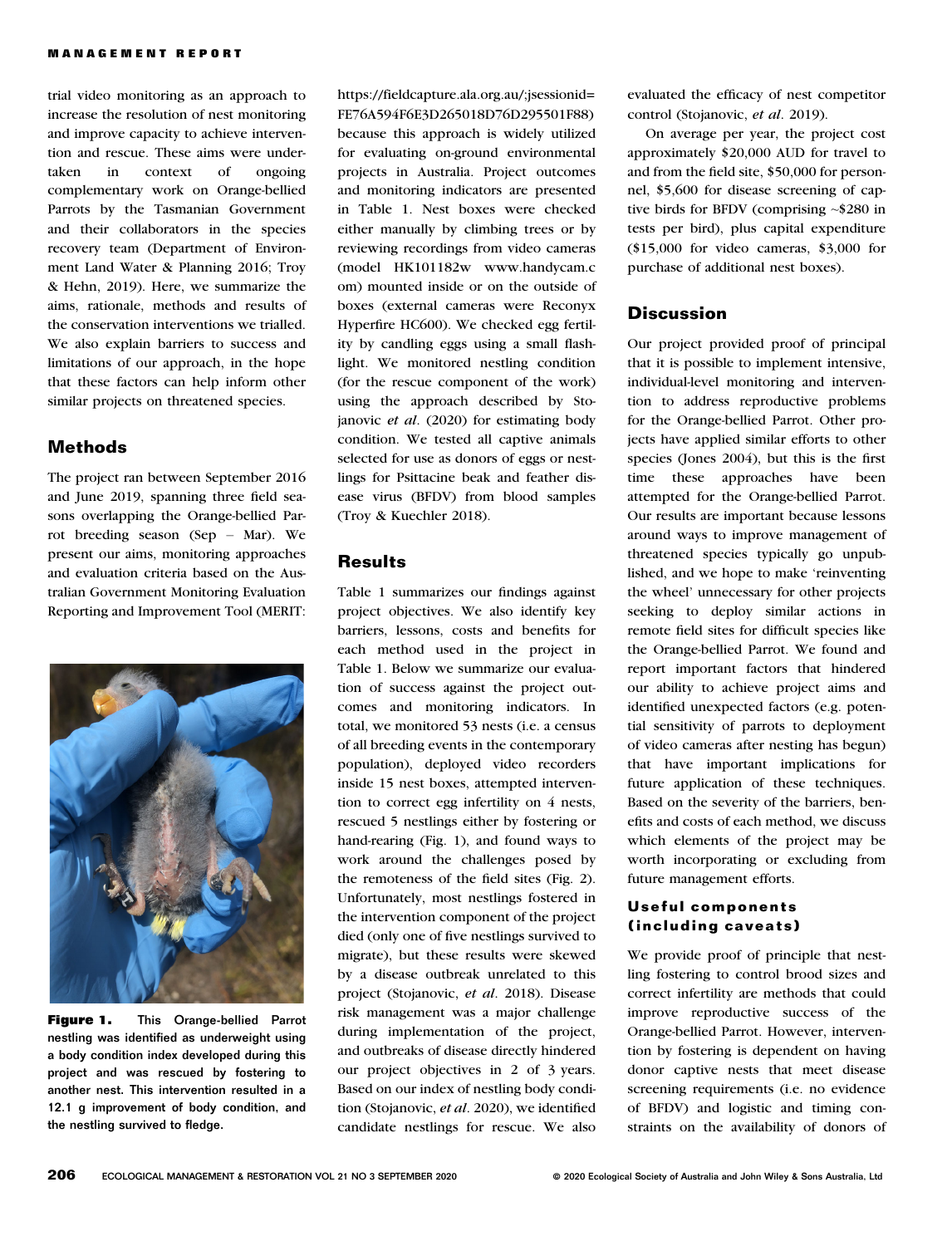

**Figure 2.** Orange-bellied Parrots nest in remote field locations. This photograph depicts the 'Logistics Hub' at Pandora's Hill, where critical field equipment is stored in situ to reduce the need to carry heavy field equipment long distances over rough terrain.

eggs/nestlings. The presence of disease in the captive population may have compromised the results of fostering in 2016 (at least two foster nestlings may have died from Pseudomonas infection) (Stojanovic, et al. 2018), and prevented it altogether in 2018 (BFDV detected in donor parents, halting captive to wild transfer of nestlings) (Troy & Kuechler 2018). In both of those years, there were opportunities for fostering in the wild due to infertility of eggs, but this was not attempted due to biosecurity precautions.

In the long term, further research to understanding the demographic impact of disease should be a high priority in the Orange-bellied Parrot so that disease mitigation is managed to reduce impacts on other aspects of management. Similar evaluations for other species have been valuable in weighing the impact of disease on management actions (Tollington, et al. 2015; Fogell, et al. 2019). We suggest that nestling fostering may be a useful way to maximize reproductive success of the wild population if disease risk and biosecurity protocols are modified to: (i) address the likelihood of exposure through both vertical and horizontal transmission to eggs and nestlings, (ii) identify methods to mitigate risk while maximizing available management options. Fostering of nestlings was achieved, but further evaluation of whether fostering eggs could improve outcomes is worthwhile (this was not tested in this project). Fostering fertile eggs from captive to wild nests mid incubation may be a more effective method of increasing nest productivity than using nestlings. However, further evaluation of biosecurity risks of moving eggs between nests must be evaluated.

During this project, we developed a body condition index as a way to evaluate nestling condition of Orange-bellied Parrots (Stojanovic, et al. 2020). This was a useful, empirical way of assessing which nestlings might benefit from intervention and rescue. It also provided a useful means of evaluating the impacts of this intervention. The method is fast and relatively repeatable among observers and reduced uncertainty about how to identify when a nestling is underperforming. We suggest that nestlings that fall below one standard deviation for first or middlehatched nestlings (Stojanovic, et al. 2020) could be considered for intervention/rescue. If such nestlings are identified before they die, and exhibit no symptoms of infectious disease, rescue could be implemented via fostering to other wild nests with small broods (if available). In cases where suitable host nests are not available, rescuing nestlings by hand-rearing them has major limitations (see below).

Video monitoring of nests has the potential to yield large volumes of highresolution data on the performance of

nests and individual animals. However, we suggest that to derive the maximum benefit from this method, personnel should review camera footage daily (preferably twice daily) so that rescue happens before nestlings die. Because of the 3-5 day intervals between manual checks of videos in our project, recordings mostly served to confirm when and (sometimes) how mortalities occurred. Had more regular checks occurred, some of these mortalities may have been prevented. Video deployment midway through incubation may have caused failure of two nests due to abandonment. In 2018 (in response to the first nest abandonment), we deployed dummy cameras in all boxes to habituate parrots to the hardware, but one of 10 mothers abandoned her nest despite this modified approach. We note though that three other nests (without cameras) were abandoned in that same week (a period of heavy rainfall), so we are uncertain of the true cause of nest failure. Nevertheless, if the potential risk of nest abandonment from deploying cameras during incubation is unacceptable, cameras could be deployed in all boxes before breeding begins. Those boxes eventually occupied by parrots could have the necessary additional hardware for functionality (solar panels and battery) assembled from the ground once nest box occupancy is confirmed, with no disturbance to incubating parrots. This approach is more expensive (because of the need to purchase a real camera for every box), but will greatly reduce the risk of abandonment (because dummy cameras were ignored by all parrots).

#### Components that could be discontinued

Unless more frequent manual checking can be achieved without nest disturbance, the rescue component of our project could be discontinued, or implemented opportunistically (e.g. when underperforming nestlings are discovered early and can be fostered to other nests). The logistic, financial and personnel constraints that currently prevent permanent deployment of staff at the field site are unlikely to be overcome without substantial new funding. After rescue is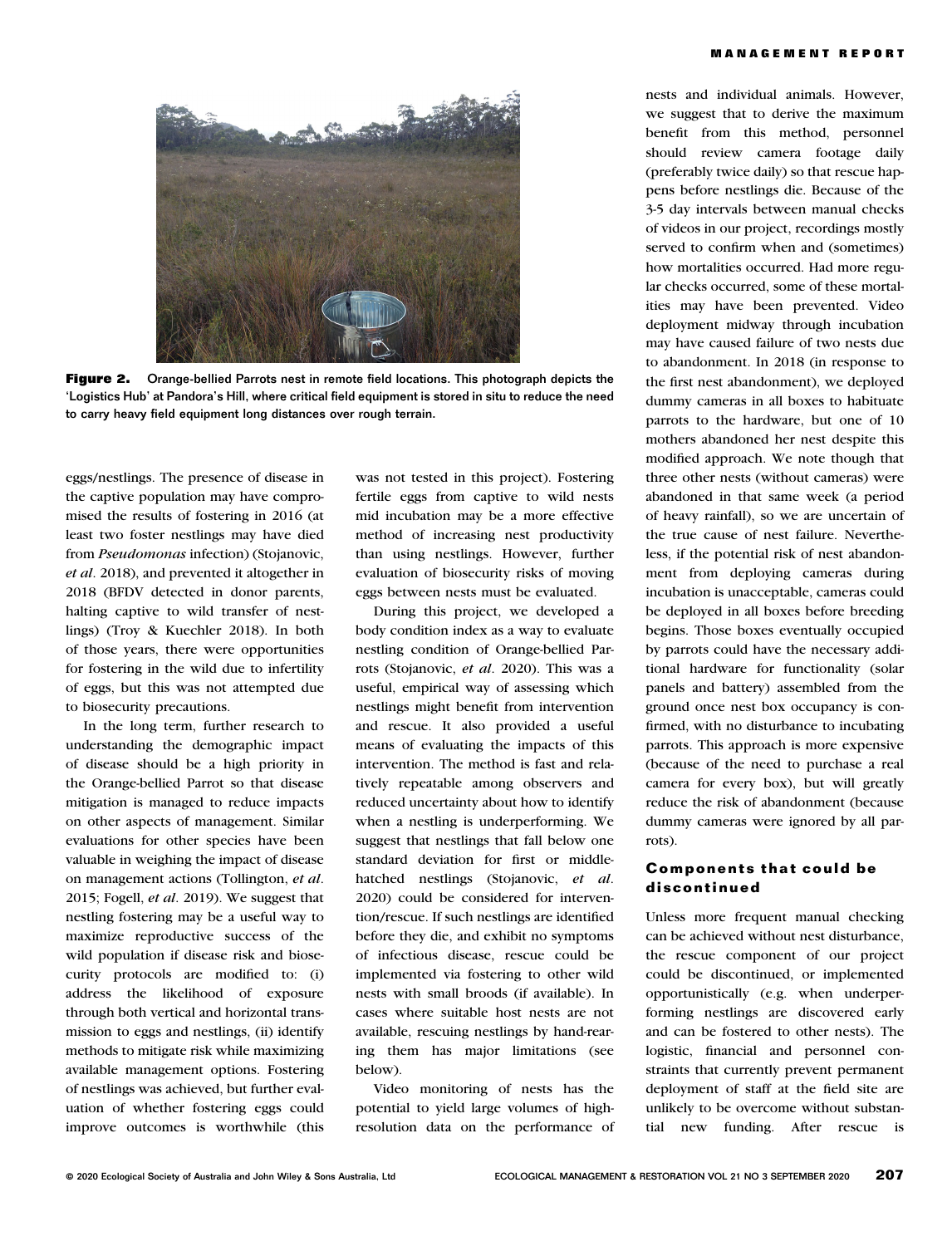| outcome<br>Desired                                                                                  | implemented<br>years | Monitoring<br>approach                                                                                                                                                                                                                                                                                                                                                                                               | Evaluation                                                                                                                                                                                                                                                                                                                                                                                                                                                  | <b>Barriers</b>                                                                                                                                                                                                                                                                                                                                                                                                                                          | Key Lessons                                                                                                                                                                                                                                                                                                                                                                                                                                                      | Benefits of the<br>approach                                                                                                                                                                                                                                                                                                                            | Costs of the<br>approach                                                                                                                                                                                                                                                                                                                                                                                                                                          |
|-----------------------------------------------------------------------------------------------------|----------------------|----------------------------------------------------------------------------------------------------------------------------------------------------------------------------------------------------------------------------------------------------------------------------------------------------------------------------------------------------------------------------------------------------------------------|-------------------------------------------------------------------------------------------------------------------------------------------------------------------------------------------------------------------------------------------------------------------------------------------------------------------------------------------------------------------------------------------------------------------------------------------------------------|----------------------------------------------------------------------------------------------------------------------------------------------------------------------------------------------------------------------------------------------------------------------------------------------------------------------------------------------------------------------------------------------------------------------------------------------------------|------------------------------------------------------------------------------------------------------------------------------------------------------------------------------------------------------------------------------------------------------------------------------------------------------------------------------------------------------------------------------------------------------------------------------------------------------------------|--------------------------------------------------------------------------------------------------------------------------------------------------------------------------------------------------------------------------------------------------------------------------------------------------------------------------------------------------------|-------------------------------------------------------------------------------------------------------------------------------------------------------------------------------------------------------------------------------------------------------------------------------------------------------------------------------------------------------------------------------------------------------------------------------------------------------------------|
| video cameras<br>cleaned and<br>Nest boxes<br>installed                                             | $2016 - 2018$        | fitted with cameras<br>1) record the ID of<br>boxes cleaned and                                                                                                                                                                                                                                                                                                                                                      | All nest boxes were<br>installed on active<br>$2017 n = 5, 2018$<br>nests $(206 n = 0,$<br>cleaned annually;<br>video cameras<br>$n = 10$                                                                                                                                                                                                                                                                                                                   | deployment could not<br>abandonments (one<br>cause of two nest<br>each in 2017, and<br>be ruled out as a<br>Video camera<br>2018)                                                                                                                                                                                                                                                                                                                        | tape) were installed in<br>all nest boxes in 2018<br>acclimatization of<br>wrapped in black<br>birds to cameras<br>Dummy cameras<br>(match boxes<br>to enable                                                                                                                                                                                                                                                                                                    | Improved resolution of<br>quality video footage<br>reduced effort; new<br>breeding behaviour<br>nest monitoring at<br>derived from high-<br>information about<br>(Video S1)                                                                                                                                                                            | cost of video cameras<br>nests); high per unit<br>abandonment (2/15<br>Risk of nest                                                                                                                                                                                                                                                                                                                                                                               |
| productivity and<br>identification of<br>identification of<br>candidates<br>foster<br>Early<br>nest | 2016-2018            | 2) Timing of important<br>14 days of egg laying;<br>4) develop an index of<br>cally evaluate nestling<br>captive-born mothers<br>provenance (captive-<br>ensure only nests of<br>1) Determine parent<br>fostering candidates<br>subject to fostering;<br>infertile eggs within<br>nestlings to empiri-<br>quality and identify<br>nest phases deter-<br>body condition for<br>mined; 3) Identify<br>or wild-born) to | $n = 14$ , 2018 $n = 22$ )<br>condition monitored<br>All nests monitored<br>$(2016 n = 17, 2017)$<br>monitored; nestling<br>survival and body<br>egg fertility                                                                                                                                                                                                                                                                                              | monitoring required to<br>and fertility, but costs<br>determine nest timing<br>Ⴆ<br>cameras because the<br>high for the frequent<br>Personnel costs high<br>Personnel costs are<br>onger without loss<br>alleviated by video<br>manual checking is<br>information due to<br>to identify fathers.<br>video recordings.<br>interval between                                                                                                                | nest box is disruptive<br>Body condition index<br>difficult to ascertain<br>is costly to develop<br>direct observations.<br>mothers inside the<br>Parent provenance<br>ocus, easier with<br>with poor camera<br>subjective health<br>dentification of<br>ambiguity of<br>assessments<br>but removes                                                                                                                                                              | High quality, detailed<br>early identification of<br>data on nest timing,<br>improve productivity<br>in low fertility nests<br>fostered or rescued.<br>nestlings are unwell<br>accurate. Reduced<br>infertility provides<br>identifying when<br>identification of<br>and need to be<br>uncertainty for<br>opportunity to<br>mothers very<br>Individual | requires very frequent<br>Development of body<br>effort (minimum four<br>nest initiation, check<br>egg fertility and ring<br>abour intensive and<br>handling of animals<br>checking, requiring<br>extensive climbing<br>climbs per nest to<br>clean box, confirm<br>High workload for<br>condition index is<br>Stojanovic, et al.<br>frequent nest<br>development<br>nestlings).<br>for model<br>(2020)                                                           |
| implementing<br>Reproductive<br>improved by<br>intervention<br>and rescue<br>success<br>actions     | 2016-2018            | intervention (fostering<br>of nestlings to correct<br>rearing or fostered to<br>nestling mortality); 2)<br>condition and either<br>removed for hand-<br>implement rescue<br>identified by body<br>other wild nests)<br>egg infertility or<br>(ailing nestlings<br>1) implement                                                                                                                                       | necessary due to high<br>died before they were<br>nestlings, 2017 - three<br>found (2016 - six dead<br>candidates for rescue<br>successfully fostered,<br>but in all years most<br>2018 (four nestlings)<br>mixed results (2016<br>2017 - no fostering<br>fertility in the wild,<br>attempted in 2016<br>(one nestling) and<br>abandoned due to<br>2018 - fostering<br>BFDV in captive<br>ntervention had<br>donor parents).<br>1/5 nestlings<br>Rescue was | outbreaks in 2016 and<br>2018 stopped transfer<br>of birds from captivity<br>availability limited by:<br>outcomes; (2) timing,<br>e.g. captive and wild<br>nests in captivity to<br>implementation and<br>availability of donor<br>synchrony with one<br>(1) biosecurity, for<br>nests. Donor nest<br>dependent on the<br>Intervention was<br>to wild, affecting<br>example disease<br>supplement wild<br>initiated in close<br>nests must be<br>project | impacts of disease on<br>daily nest checks (via<br>necessary to improve<br>intervention; (2) high<br>impact of biosecurity<br>personnel costs may<br>weighed against the<br>rescue is to improve<br>parameters must be<br>scope for on-ground<br>survival of nestlings<br>protocols reducing<br>with at least twice<br>video or manually)<br>important but the<br>be unavoidable if<br>odds of detecting<br>(1) Biosecurity is<br>underperforming<br>demographic | concept that fostering<br>Rescues showed that<br>nestlings benefit from<br>is a potential tool for<br>they can be detected<br>nests where they are<br>Intervention showed<br>reproductive output.<br>being removed from<br>early enough before<br>underperforming if<br>(limited) proof of<br>increasing<br>they die.                                  | funding) and in two of<br>intervention is subject<br>in personnel costs and<br>a substantial increase<br>limiting factors (need,<br>interventions. Rescue<br>checks will equate to<br>between checks was<br>to several unrelated<br>had limited success<br>timing, biosecurity,<br>three years, these<br>implementation of<br>factors prevented<br>intervals between<br>when the interval<br>The feasibility of<br>long, but smaller<br>disturbance to<br>animals |

MANAGEMENT REPORT

Table 1. Summary of the approaches we took, their efficacy and lessons learned during the Orange-bellied Parrot project.

Table 1. Summary of the approaches we took, their efficacy and lessons learned during the Orange-bellied Parrot project.

208 ECOLOGICAL MANAGEMENT & RESTORATION VOL 21 NO 3 SEPTEMBER 2020 <sup>©</sup> 2020 Ecological Society of Australia and John Wiley & Sons Australia, Ltd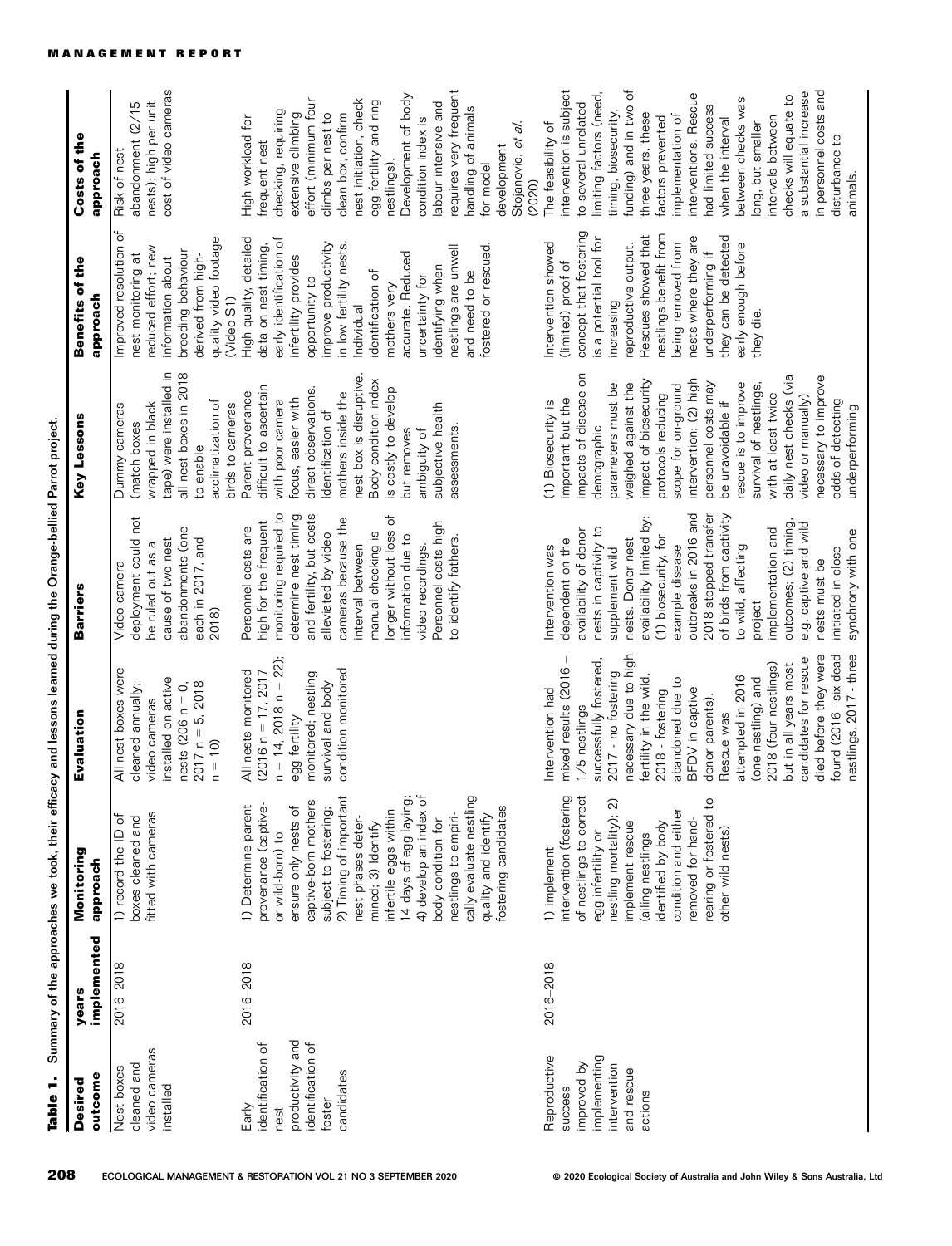| t |
|---|
|   |
|   |
|   |
|   |
|   |
|   |
|   |
|   |
|   |
|   |
|   |
|   |
|   |
|   |
|   |
|   |

| outcome<br>Desired | implemented approach<br>years | Monitoring | Evaluation            | <b>Barriers</b>        | Key Lessons             | Benefits of the<br>qoroach | Costs of the<br>upproach |  |
|--------------------|-------------------------------|------------|-----------------------|------------------------|-------------------------|----------------------------|--------------------------|--|
|                    |                               |            | dead, 2018 - sixteen  | another to be          | nestlings before they   |                            |                          |  |
|                    |                               |            | dead). One nestling   | potential candidates   | die; (3) Fostering eggs |                            |                          |  |
|                    |                               |            | rescued in 2018       | for fostering. Rescue  | worth considering as    |                            |                          |  |
|                    |                               |            | showed a 12.1 g       | was highly dependent   | an alternative          |                            |                          |  |
|                    |                               |            | improvement in mass   | on the frequency of    | approach to nestlings,  |                            |                          |  |
|                    |                               |            | over 14 days after    | monitoring, with most  | which had mixed         |                            |                          |  |
|                    |                               |            | fostering to a new    | ailing nestlings dying | success.                |                            |                          |  |
|                    |                               |            | nest (Figure 1).      | in the 4-day nest      |                         |                            |                          |  |
|                    |                               |            | Another fostered      | check intervals.       |                         |                            |                          |  |
|                    |                               |            | nestling temporarily  | Cameras improved       |                         |                            |                          |  |
|                    |                               |            | gained weight but was | monitoring detail but  |                         |                            |                          |  |
|                    |                               |            | later feather plucked | still required         |                         |                            |                          |  |
|                    |                               |            | by the host mother    | personnel to manually  |                         |                            |                          |  |
|                    |                               |            | and so was taken for  | review video and       |                         |                            |                          |  |
|                    |                               |            | hand-rearing.         | detect problems.       |                         |                            |                          |  |
|                    |                               |            | Three nestlings were  | Logistic issues with   |                         |                            |                          |  |
|                    |                               |            | hand reared, over the | site access made       |                         |                            |                          |  |
|                    |                               |            | project $(2016 - 1,$  | regular manual         |                         |                            |                          |  |
|                    |                               |            | $2018 - 2$ ) but two  | checking challenging   |                         |                            |                          |  |
|                    |                               |            | were ultimately euth- | (Figure 2).            |                         |                            |                          |  |
|                    |                               |            | anized.               |                        |                         |                            |                          |  |

completed, hand-rearing nestlings is labour intensive if suitable foster nests are not available. In one case during 2018, a nestling that was successfully rescued and fostered to an available wild nest had to be removed along with its foster nest mate because their (captive-born) mother plucked their feathers (the first time this has been recorded in the wild). This example shows that irrespective of whether suitable host nests are available, careful monitoring of rescued nestlings is crucial to ensure the success of intervention. Unless suitably skilled personnel are deployed permanently in the field during the breeding season, even checking intervals of 3 days can be too long to intervene if something goes wrong in a nest. However, if skilled staff are always present, video monitoring and more regular checking may make rescue worth trialling again. Consideration should be given to evaluating the cost versus benefit of rescuing a given nestling relative to its importance to the population. If the nestling is from a genetically valuable lineage, then more intensive interventions (e.g. hand-rearing) may be justifiable, compared to another nestling whose lineage may be over-represented in the population.

# Conclusion

Our project tested techniques and tools to provide new approaches for fighting extinction of the Orange-bellied Parrot. Our study has yielded important new information about the species ecology (Stojanovic, et al. 2018; Stojanovic, et al. 2019; Stojanovic, et al. 2020) and provided managers with new options for data collection and intervention to address reproductive problems facing the species. We hope our study provides a useful template for practitioners to trial these techniques and evaluate their efficacy on other species.

# Acknowledgements

This project was funded by 1609 supporters of the crowd-funding campaign 'Operation OBP'. Special thanks to Henry Cook for creating and running the funding campaign. Thanks also to Fernanda Alves,